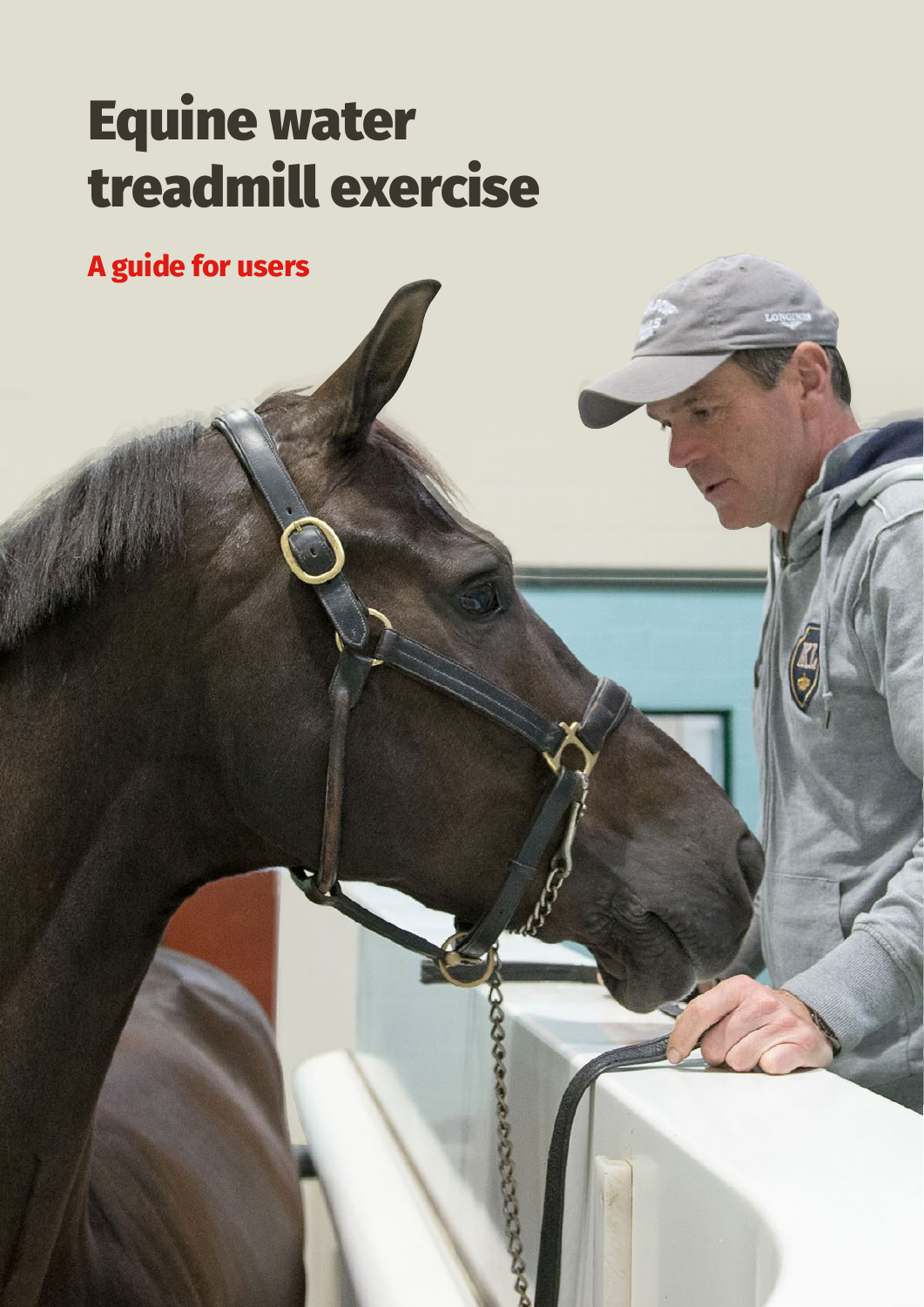



#### Why use a water treadmill?

Water treadmill exercise has many potential benefits when integrated into a training or rehabilitation programme, including an increase in range of movement of lower limbs, increased lumbar flexion, decreased impact shock, and an opportunity to cross train (thereby reducing injury risk) in a controlled environment. The purpose of these guidelines is to help users achieve these benefits for their horses, whether they are using a water treadmill for training or to support a rehabilitation programme. The guidelines provide a consensus based on a combination of research studies and skilled user experience.

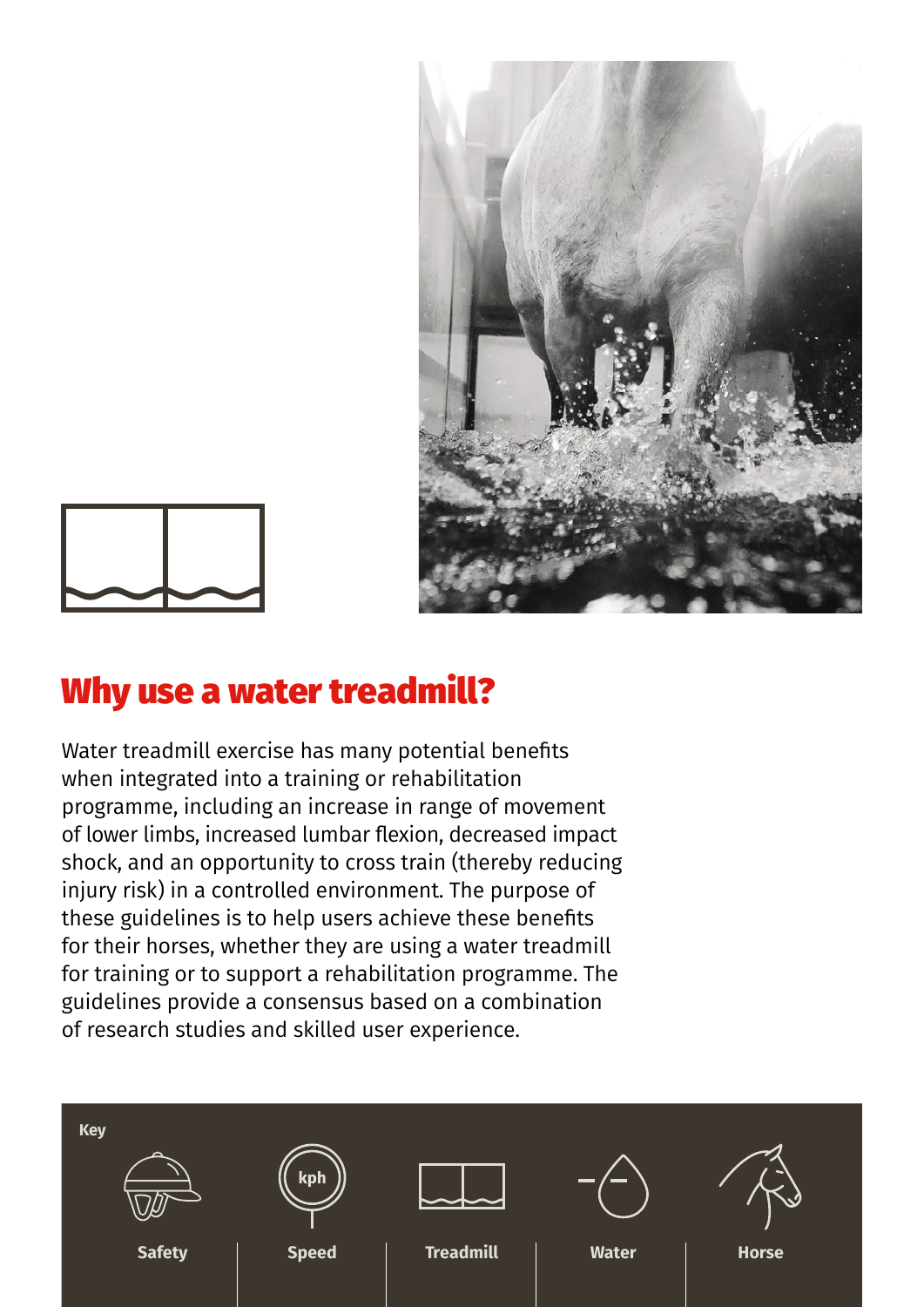# General guidelines for new water treadmill users



Manufacturers will usually provide training regarding correct operation and cleaning of their machines, and may provide initial 'day 1' training regarding the introduction of horses. The best method of introducing horses to the machine can vary depending upon the type of horses being exercised, the type of machine and the environment in which the machine is used. It is good practice to seek help from an experienced user to supplement the manufacturer's training.



Horses should be suitably controlled. Horses can be worked in a headcollar or with a bit, either on a slip head or on a bridle. Whatever you choose to use should give adequate control of the horse overland whilst allowing the horse to work comfortably on the treadmill without restricting the natural movement of the head and neck.



Protective boots such as brushing boots or over reach boots are not commonly used for water treadmill exercise unless the entry/exit doors or ramps present potential hazards. Note that any equipment attached to the limbs has the potential to slip or become detached and spook the horse.



Most users wrap up the tail to keep it out of the water during exercise. This makes aftercare easier and may help keep the water clean.



It is recommended that all handlers wear appropriate Personal Protective Equipment for handling horses.



Loading and unloading procedures should be devised that either avoid or minimise the need for handlers to be in front or behind the horse whilst it is on the treadmill belt. Where possible, accustom horses to be led on and off the belt from the side.



A minimum of two handlers is recommended for safety. One person should be designated 'in charge' and this person should be responsible for the controls and keep the controls in reach throughout the session.



Ensure the horse remains straight. Be aware that horses handled from one side only will tend to bend towards the side of the handler. Keep an eye on straightness to optimise the quality of the session. 



Appropriate belt speed varies according to the horse's size, stride length; joint ranges of movement, experience and capability. A good belt speed is one where the horse maintains position in the middle of the treadmill and has room for the head, neck and forelimbs to move without limitation. Ensure free movement of head, neck and forelimbs regardless of whether or not the treadmill is fitted with a breast bar or breast strap. Most horses will be comfortable walking in water at a speed below that of their walk speed overland. Find a comfortable walk speed for the horse on the dry belt (or with water below the fetlock) and as a general guide expect to reduce belt speed as water depth increases.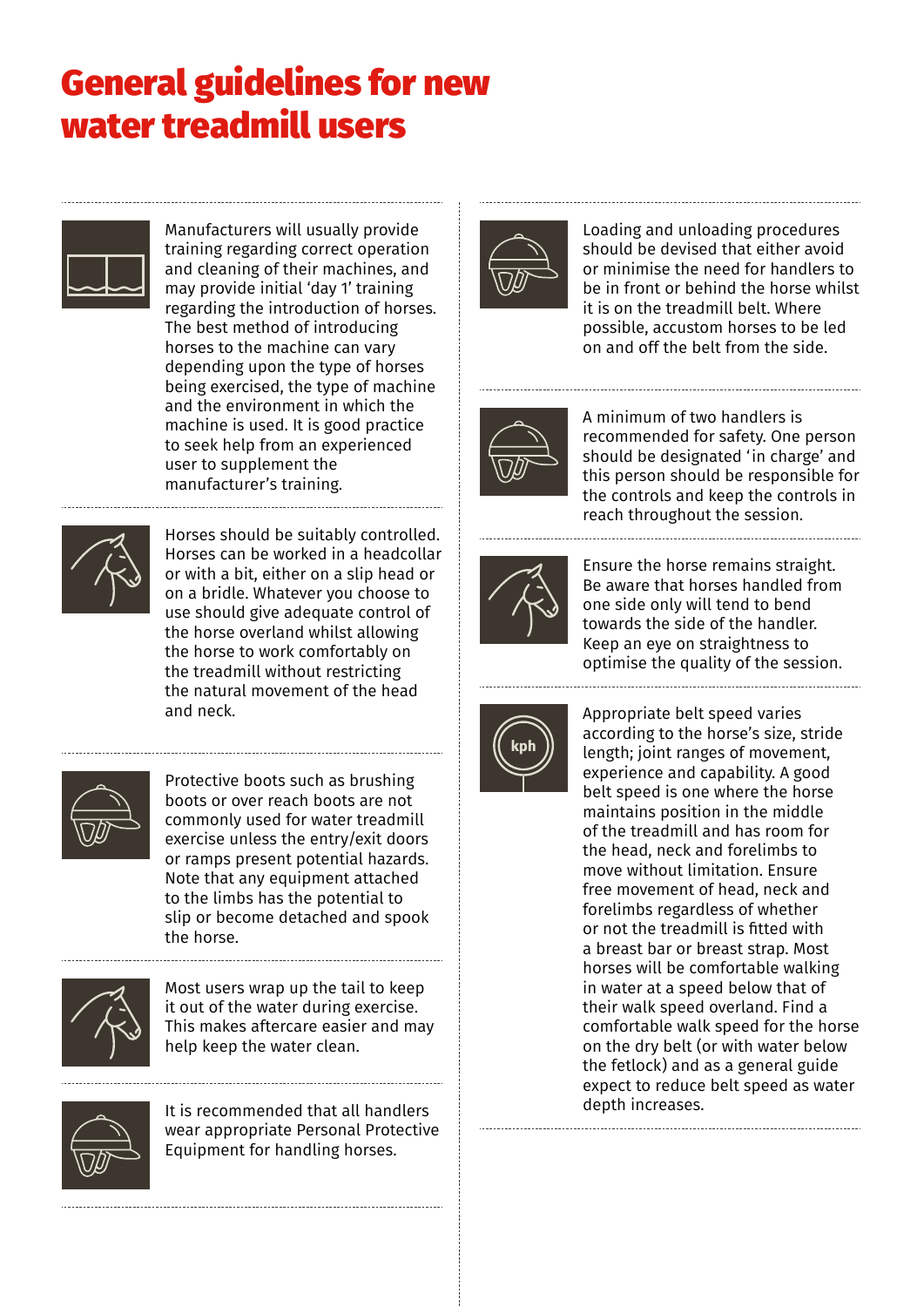### Introducing a horse to the water treadmill for the first time



All 'new' horses benefit from a structured period of habituation. The ideal scenario is three, short (up to 15 minute) sessions over three consecutive days. Aim to have the second session within the same week as the first session. Avoid introducing a horse if they will not be able to repeat the exercise within 14 days. 



Always load according to the centre's standard operating procedures. A horse can be prepared for the first movement of the belt by gently asking them to step back and forth within the chamber; the belt can then be started as the horse is being asked to step forward.



Be aware that a horse may only notice the introduction of water once the water reaches above the level of the coronary band.



Most horses enjoy their session on the water treadmill but it is a new experience for the horse, so plenty of time should be allowed for the first session. If an owner has a highly strung horse there may be benefit to consulting a veterinary surgeon about potentially using light sedation to give the horse a relaxed first experience of the water treadmill without affecting it's locomotion. Decisions regarding optimal management of the horse's first session on the water treadmill should be made following individual risk assessment for the specific horse.



For most horses, water depth can be increased slowly over the course of the first three sessions depending on the individual horse and its requirements for exercise. It would not be unusual for horses to only walk in fetlock depth water in the first session.



10-15 minutes walking in the water is sufficient for the first time. Try and finish the first session once the horse has achieved a period of relaxed, stable, rhythmical walking.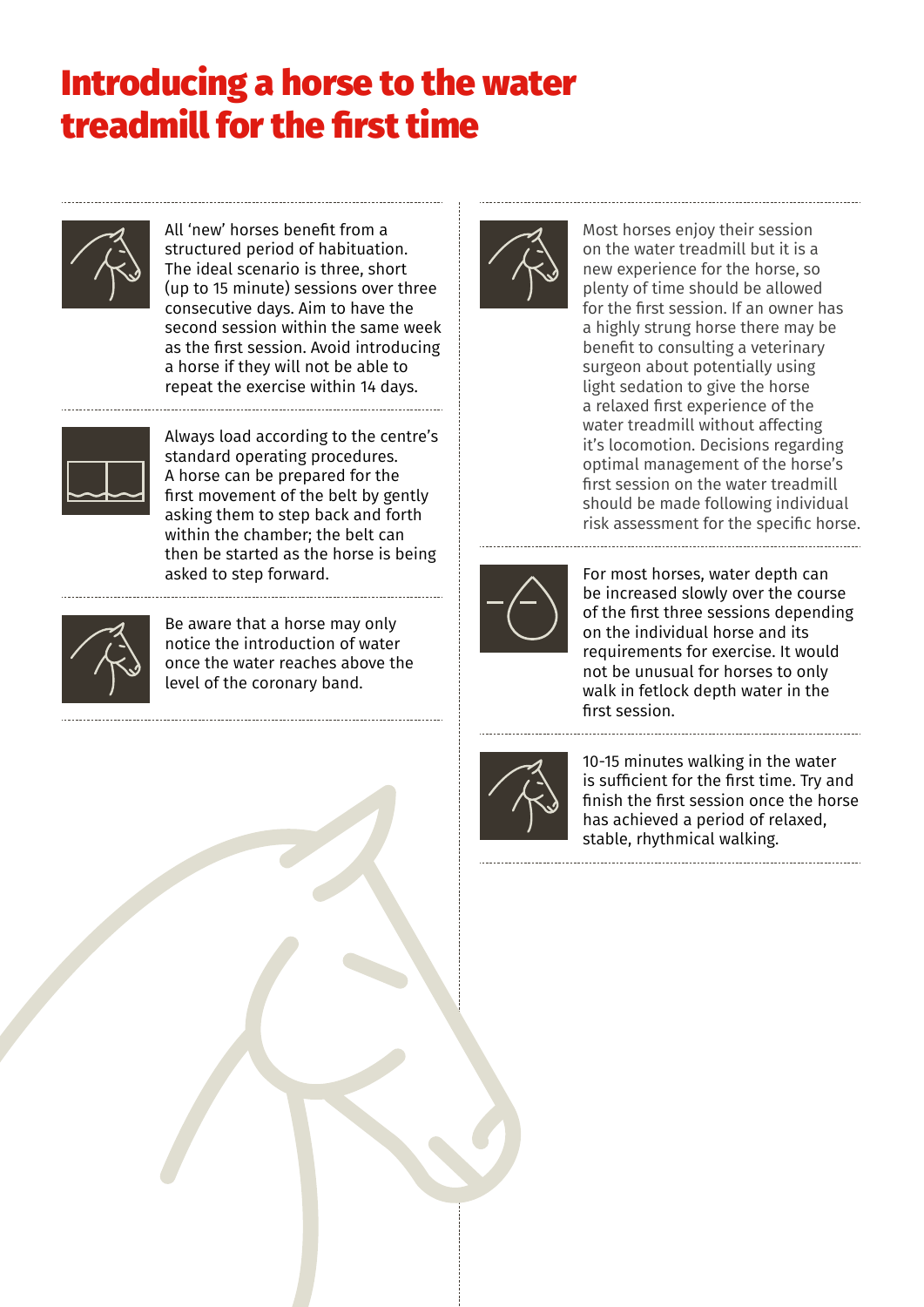## General good practice for water treadmill exercise



Ensure the horse is as clean as possible before exercise (either by brushing or washing) to help keep the water clean, paying particular attention to limbs and feet. Pick out the feet. Wash limbs off after exercise. Many users use a veterinary approved mild disinfectant to wash limbs off post exercise.



Dry the legs as much as possible after water treadmill exercise.



Horses can work shod or unshod on a water treadmill. Where fitted, check shoes are secure. Road nails may damage a treadmill belt. Any significant extensions to a shoe have the potential to influence the flight of the foot in water. If in doubt regarding suitability of shoeing, seek advice from your veterinary surgeon and farrier before exercising the horse. Pay particular attention to the condition of the feet if water treadmill exercise is used daily and/ or the horse has pads fitted. Foot problems can occur if the frequency of sessions is such that the feet are never fully dry between sessions.



Check the horse for any cuts/ abrasions as even water which looks clean may carry microbes which could lead to infection. For this reason horses should not undergo water treadmill exercise within four days of joint injection. Examine limbs closely for any signs of conditions such as mud fever which might be exacerbated by submersion. Daily immersion in water may also reduce the integrity of the skin and delay wound healing.



Throughout the session, keep your attention on the horse and note the movement pattern and changes in movement pattern as far as possible/ practical during exercise. Base your decisions regarding speed and water depth based on the responses of the individual horse.



Even small adjustments in speed and/or depth may have a significant effect on the horse's movement. Be prepared to make alterations within an exercise session depending on the horse's responses.





Best practice for water management is specific to each model of water treadmill. Follow your manufacturer's advice regarding water cleanliness. Where chlorinated water is used, operators should consider undertaking specific training in pool water management.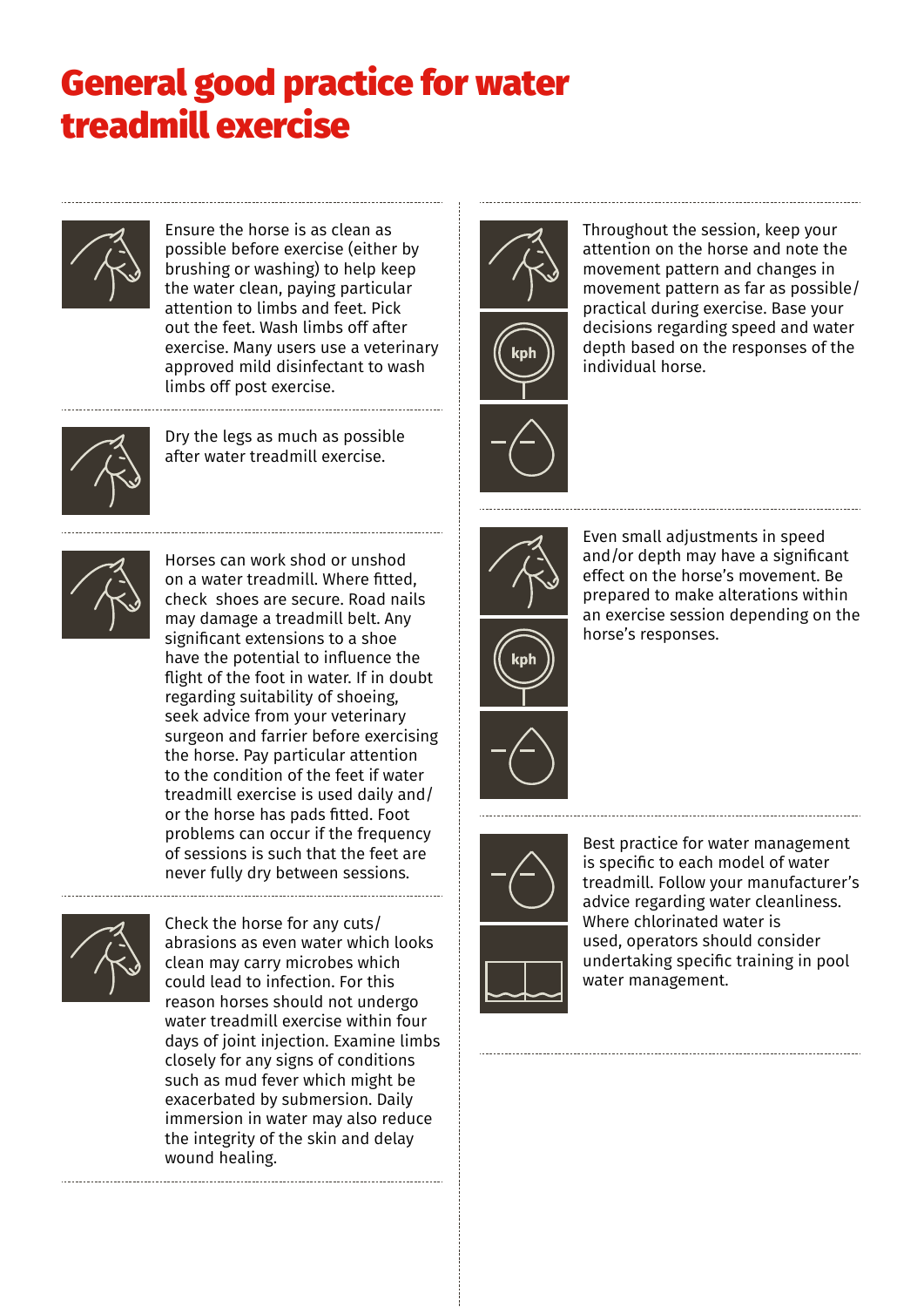#### Monitoring movement on the water treadmill

- The horse should move with a similar posture to overland locomotion; the face should be slightly in front of the vertical, with a ventroflexed (rounded) lumbar spine and the hind limbs stepping well underneath the body.
- There should be a regular rhythm to the footfalls.
- The head should be relatively still, with no excessive horizontal or vertical movements of the head or head tossing.
- The horse should be straight and not 'hanging' to one side or rolling from side to side.
- The hind limbs should be placed in the path of the forelimbs, and not increasingly to the midline of the body as the water depth is increased.
- The horse should be able to easily maintain position on the belt.
- A flat or overly extended posture nose poking, neck outstretched, lumbar spine lowered with hind limbs trailing should be avoided.

**Aim for quality of movement as indicated above. If movement quality is not attained or reduces within a session, you should consider decreasing the speed, water depth, or duration of the session.**

#### for integrating water treadmill exercise into your training or rehabilitation programme

General comments

- Water treadmill exercise provides straight line, unridden, controlled exercise and these features alone may complement your horse's normal training programme.
- Water treadmill exercise is not recommended as the sole or primary means of exercising a horse unless the horse has a specific injury that warrants it. In such instances this will normally be for a limited time period only.
- As water depth increases, drag force (limiting forward movement of the limbs) increases. Drag will also increase the faster the horse swings the limb, i.e. as stride frequency increases.
- As water depth increases, the impact shock of the limbs is reduced. As a rough guide, water up to the level of the stifle reduces impact shock by 30%.
- Water treadmill exercise in walk or trot does not normally produce high heart rates in the horse (i.e. heart rates above 150 beats/min) and does not normally make horses 'blow' or sweat in the same way fast work would. Oxygen consumption has been found to reach approximately 20% of maximum oxygen consumption with water at the height of the stifle. This does not mean the horse has not 'worked'. Whilst the heart rates observed may be similar to overland walking (or trotting if trotting in water), horses may still experience fatigue in certain muscle groups. Think of a water treadmill exercise session as equivalent to a challenging ground schooling session.